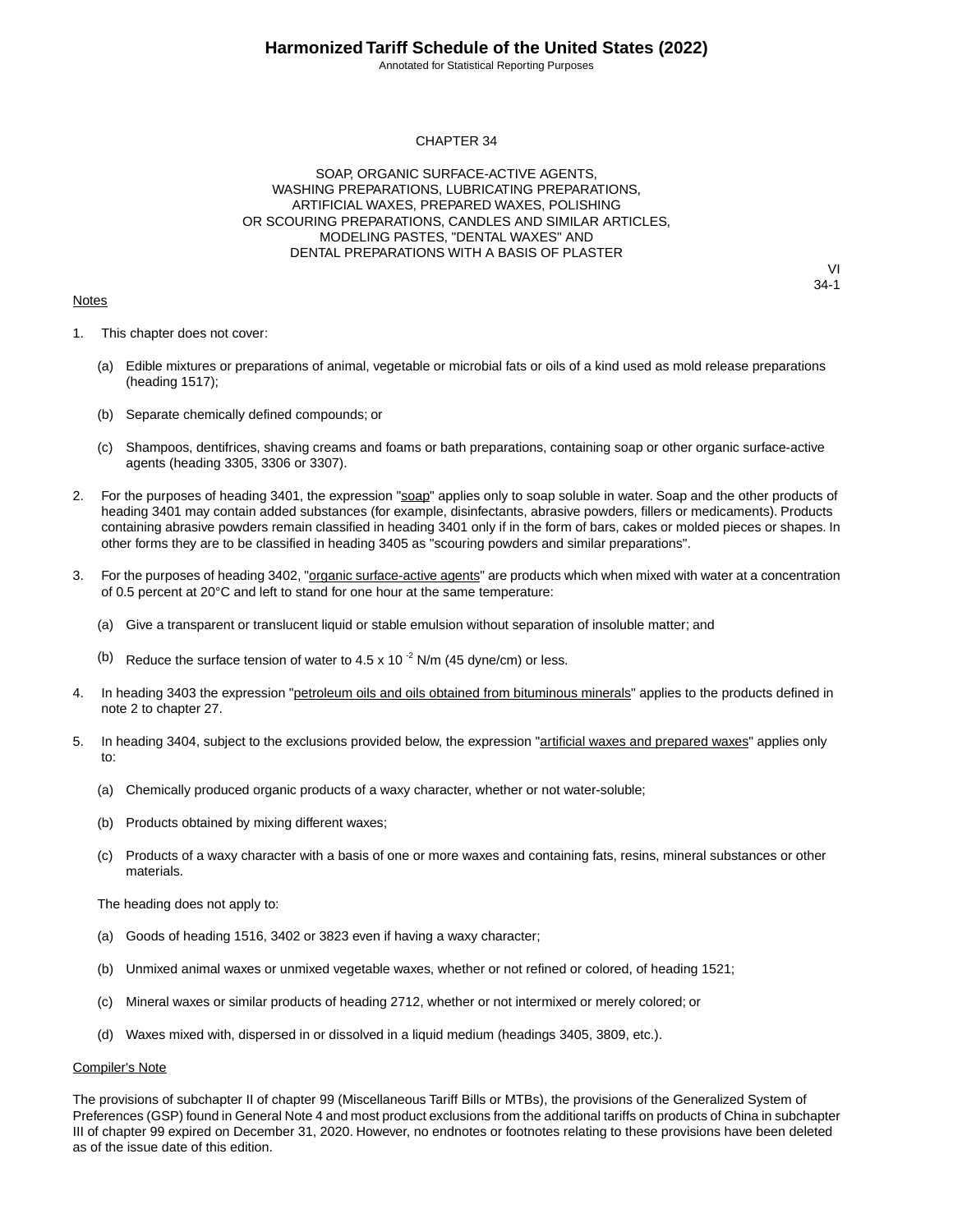Annotated for Statistical Reporting Purposes

| Heading/        | Stat.       |                                                                                                                                                                                                                                                                                                                                                                                                                                                                                                                                                                                                                                                                                                                          | Unit           |         | Rates of Duty                                            |                 |
|-----------------|-------------|--------------------------------------------------------------------------------------------------------------------------------------------------------------------------------------------------------------------------------------------------------------------------------------------------------------------------------------------------------------------------------------------------------------------------------------------------------------------------------------------------------------------------------------------------------------------------------------------------------------------------------------------------------------------------------------------------------------------------|----------------|---------|----------------------------------------------------------|-----------------|
| Subheading      | Suf-<br>fix | Article Description                                                                                                                                                                                                                                                                                                                                                                                                                                                                                                                                                                                                                                                                                                      | of<br>Quantity | General | $\mathbf{1}$<br>Special                                  | $\overline{2}$  |
| 3401<br>3401.11 |             | Soap; organic surface-active products and preparations for<br>use as soap, in the form of bars, cakes, molded pieces or<br>shapes, whether or not containing soap; organic surface-active<br>products and preparations for washing the skin, in the form of<br>liquid or cream and put up for retail sale, whether or not<br>containing soap; paper, wadding, felt and nonwovens,<br>impregnated, coated or covered with soap or detergent:<br>Soap and organic surface-active products and<br>preparations, in the form of bars, cakes, molded pieces or<br>shapes, and paper, wadding, felt and nonwovens,<br>impregnated, coated or covered with soap or detergent:<br>For toilet use (including medicated products): |                |         |                                                          |                 |
| 3401.11.10 00   |             |                                                                                                                                                                                                                                                                                                                                                                                                                                                                                                                                                                                                                                                                                                                          |                |         |                                                          | 15%             |
| 3401.11.50 00   |             |                                                                                                                                                                                                                                                                                                                                                                                                                                                                                                                                                                                                                                                                                                                          |                |         |                                                          | $4.4¢/kg + 30%$ |
| 3401.19.00 00   |             |                                                                                                                                                                                                                                                                                                                                                                                                                                                                                                                                                                                                                                                                                                                          |                |         |                                                          | $4.4¢/kg + 15%$ |
| 3401.20.00 00   |             |                                                                                                                                                                                                                                                                                                                                                                                                                                                                                                                                                                                                                                                                                                                          |                |         |                                                          | $4.4¢/kg + 30%$ |
| 3401.30         |             | Organic surface-active products and preparations for<br>washing the skin, in the form of liquid or cream and put up<br>for retail sale, whether or not containing soap:                                                                                                                                                                                                                                                                                                                                                                                                                                                                                                                                                  |                |         |                                                          |                 |
| 3401.30.10 00   |             | Containing any aromatic or modified aromatic                                                                                                                                                                                                                                                                                                                                                                                                                                                                                                                                                                                                                                                                             |                |         | Free (A, AU, BH, CL, 15.4¢/kg +                          |                 |
|                 |             |                                                                                                                                                                                                                                                                                                                                                                                                                                                                                                                                                                                                                                                                                                                          |                |         | CO, D, E, IL, JO, K,<br>KR, MA, OM, P,<br>PA, PE, S, SG) | 53.5%           |
| 3401.30.50 00   |             |                                                                                                                                                                                                                                                                                                                                                                                                                                                                                                                                                                                                                                                                                                                          |                |         |                                                          | 25%             |
|                 |             |                                                                                                                                                                                                                                                                                                                                                                                                                                                                                                                                                                                                                                                                                                                          |                |         |                                                          |                 |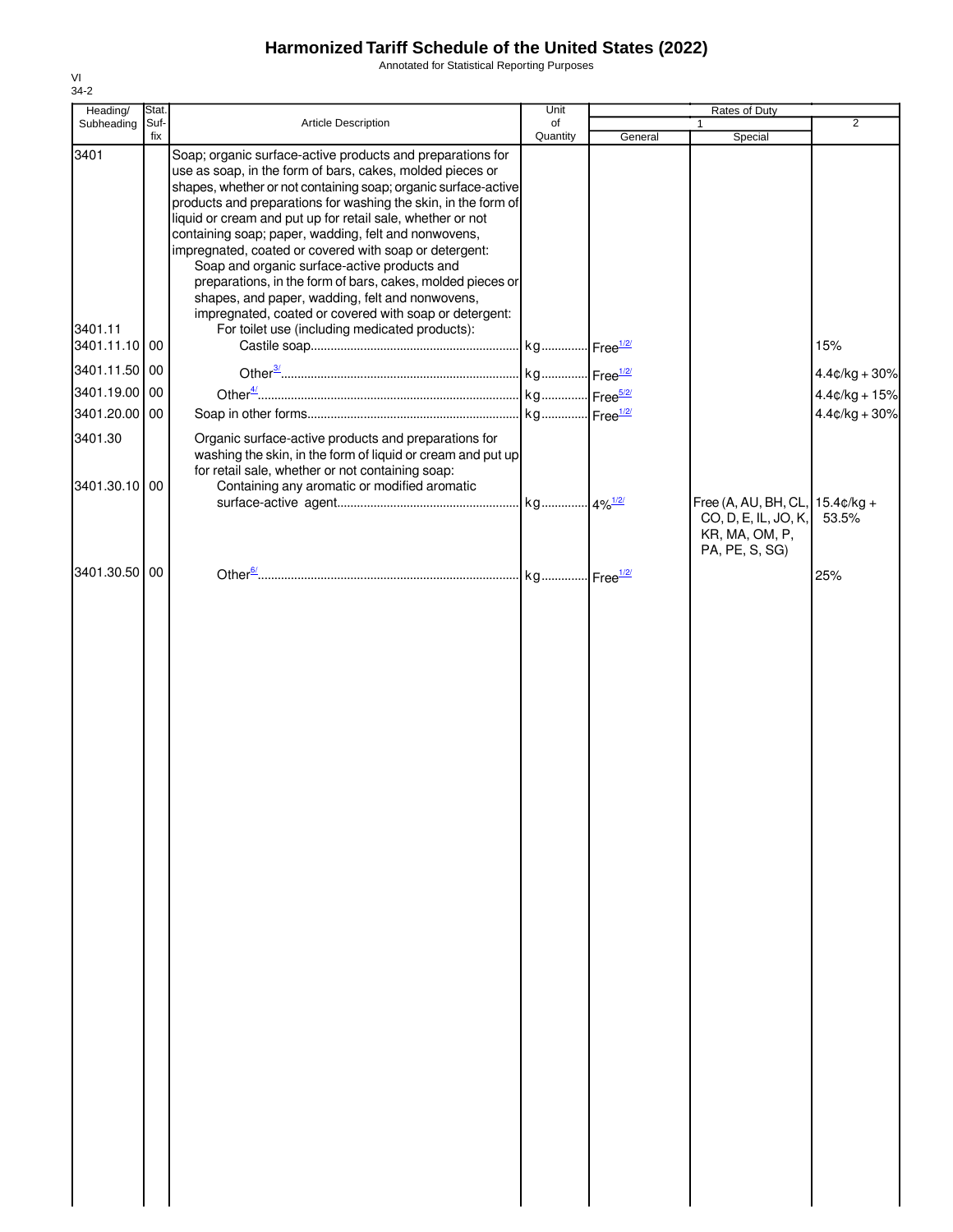Annotated for Statistical Reporting Purposes

| Heading/                 | Stat.       |                                                                                                                                                                                                                                                                                                                                         | Unit           |                       | Rates of Duty                                                                            |                |
|--------------------------|-------------|-----------------------------------------------------------------------------------------------------------------------------------------------------------------------------------------------------------------------------------------------------------------------------------------------------------------------------------------|----------------|-----------------------|------------------------------------------------------------------------------------------|----------------|
| Subheading               | Suf-<br>fix | Article Description                                                                                                                                                                                                                                                                                                                     | of<br>Quantity | General               | $\mathbf{1}$<br>Special                                                                  | $\overline{2}$ |
| 3402                     |             | Organic surface-active agents (other than soap); surface-active<br>preparations, washing preparations (including auxiliary washing<br>preparations) and cleaning preparations, whether or not<br>containing soap, other than those of heading 3401:<br>Anionic organic surface-active agents, whether or not put<br>up for retail sale: |                |                       |                                                                                          |                |
| 3402.31<br>3402.31.10 00 |             | Linear alkylbenzene sulfonic acids and their salts:                                                                                                                                                                                                                                                                                     |                |                       | Free (A, AU, BH, CL, 15.4¢/kg +<br>CO, D, E, IL, JO,<br>KR, MA, OM, P,<br>PA, PE, S, SG) | 52.5%          |
| 3402.31.90 00            |             |                                                                                                                                                                                                                                                                                                                                         |                |                       | Free (A, AU, BH, CL, 25%<br>CO, D, E, IL, JO,<br>KR, MA, OM, P,<br>PA, PE, S, SG)        |                |
| 3402.39                  |             | Other:                                                                                                                                                                                                                                                                                                                                  |                |                       |                                                                                          |                |
| 3402.39.10 00            |             |                                                                                                                                                                                                                                                                                                                                         |                |                       | Free (A, AU, BH, CL, 15.4¢/kg +<br>CO, D, E, IL, JO,<br>KR, MA, OM, P,<br>PA, PE, S, SG) | 53.5%          |
| 3402.39.90               |             |                                                                                                                                                                                                                                                                                                                                         |                | $3.7\%$ <sup>1/</sup> | Free (A, AU, BH, CL, 25%<br>CO, D, E, IL, JO,<br>KR, MA, OM, P,<br>PA, PE, S, SG)        |                |
|                          | 10          |                                                                                                                                                                                                                                                                                                                                         |                |                       |                                                                                          |                |
|                          | 20          |                                                                                                                                                                                                                                                                                                                                         |                |                       |                                                                                          |                |
|                          | 50          |                                                                                                                                                                                                                                                                                                                                         |                |                       |                                                                                          |                |
|                          |             |                                                                                                                                                                                                                                                                                                                                         |                |                       |                                                                                          |                |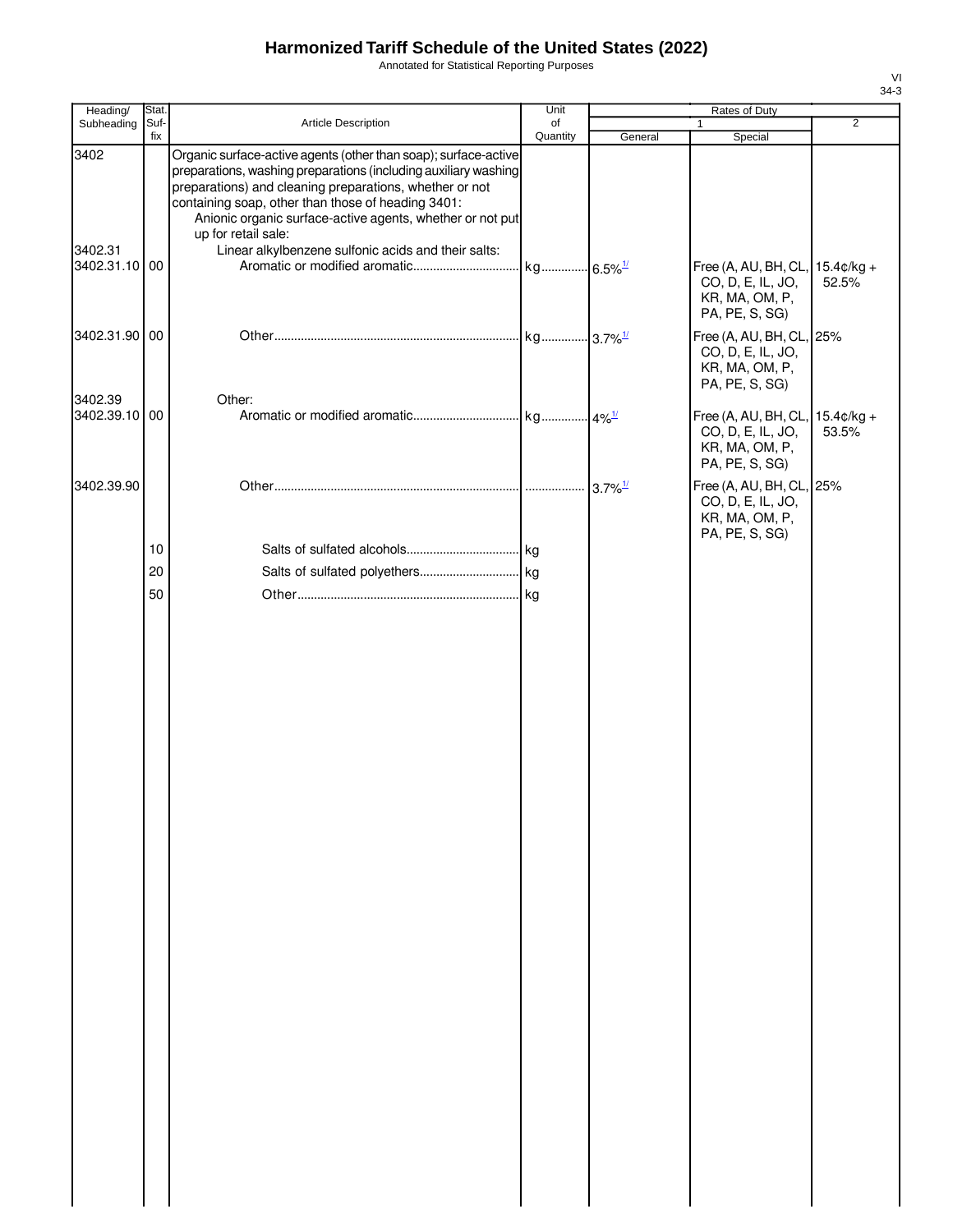Annotated for Statistical Reporting Purposes

| Heading/                 | Stat.       |                                                                                                                                                                                                                                                                                                                                                           | Unit           |         | Rates of Duty                                                                                 |                |
|--------------------------|-------------|-----------------------------------------------------------------------------------------------------------------------------------------------------------------------------------------------------------------------------------------------------------------------------------------------------------------------------------------------------------|----------------|---------|-----------------------------------------------------------------------------------------------|----------------|
| Subheading               | Suf-<br>fix | <b>Article Description</b>                                                                                                                                                                                                                                                                                                                                | of<br>Quantity | General | 1<br>Special                                                                                  | $\overline{2}$ |
| 3402 (con.)<br>3402.41   |             | Organic surface-active agents (other than soap); surface-active<br>preparations, washing preparations (including auxiliary washing<br>preparations) and cleaning preparations, whether or not<br>containing soap, other than those of heading 3401: (con.)<br>Other organic surface-active agents, whether or not put<br>up for retail sale:<br>Cationic: |                |         |                                                                                               |                |
| 3402.41.10 00            |             |                                                                                                                                                                                                                                                                                                                                                           |                |         | Free (A, AU, BH, CL, 15.4¢/kg +<br>CO, D, E, IL, JO,<br>KR, MA, OM, P,<br>PA, PE, S, SG)      | 53.5%          |
| 3402.41.90   00          |             |                                                                                                                                                                                                                                                                                                                                                           |                |         | Free (A, AU, BH, CL, 16.5¢/kg +<br>CO, D, E, IL, JO,<br>KR, MA, OM, P,<br>PA, PE, S, SG)      | 30%            |
| 3402.42<br>3402.42.10 00 |             | Non-ionic:                                                                                                                                                                                                                                                                                                                                                |                |         | Free (A, AU, BH, CL, 15.4¢/kg +<br>CO, D, E, IL, JO, K,<br>KR, MA, OM, P,<br>PA, PE, S, SG)   | 53.5%          |
| 3402.42.20               |             | Other:<br>Fatty substances of animal, vegetable or                                                                                                                                                                                                                                                                                                        |                |         | Free (A, AU, BH, CL, $16.5¢/kg +$<br>CO, D, E, IL, JO, K,<br>KR, MA, OM, P,<br>PA, PE, S, SG) | 30%            |
|                          | 10<br>20    | Esters and ether-esters of polyhydric                                                                                                                                                                                                                                                                                                                     |                |         |                                                                                               |                |
|                          | 50          |                                                                                                                                                                                                                                                                                                                                                           | <b>kg</b>      |         |                                                                                               |                |
| 3402.42.90               | 00          |                                                                                                                                                                                                                                                                                                                                                           |                |         | Free (A, AU, BH, CL, 25%<br>CO, D, E, IL, JO, K,<br>KR, MA, OM, P,<br>PA, PE, S, SG)          |                |
| 3402.49<br>3402.49.10 00 |             | Other:                                                                                                                                                                                                                                                                                                                                                    |                |         | Free (A, AU, BH, CL, 15.4¢/kg +<br>CO, D, E, IL, JO,<br>KR, MA, OM, P,<br>PA, PE, S, SG)      | 53.5%          |
| 3402.49.90 00            |             |                                                                                                                                                                                                                                                                                                                                                           |                |         | Free (A, AU, BH, CL, 25%<br>CO, D, E, IL, JO,<br>KR, MA, OM, P,<br>PA, PE, S, SG)             |                |
| 3402.50<br>3402.50.11    | 00          | Preparations put up for retail sale:<br>Containing any aromatic or modified aromatic                                                                                                                                                                                                                                                                      |                |         |                                                                                               |                |
|                          |             |                                                                                                                                                                                                                                                                                                                                                           |                |         | Free (A, AU, BH, CL, $15.4¢/kg +$<br>CO, D, E, IL, JO, K,<br>KR, MA, OM, P,<br>PA, PE, S, SG) | 53.5%          |
| 3402.50.51               | 00          |                                                                                                                                                                                                                                                                                                                                                           |                |         |                                                                                               | 25%            |
|                          |             |                                                                                                                                                                                                                                                                                                                                                           |                |         |                                                                                               |                |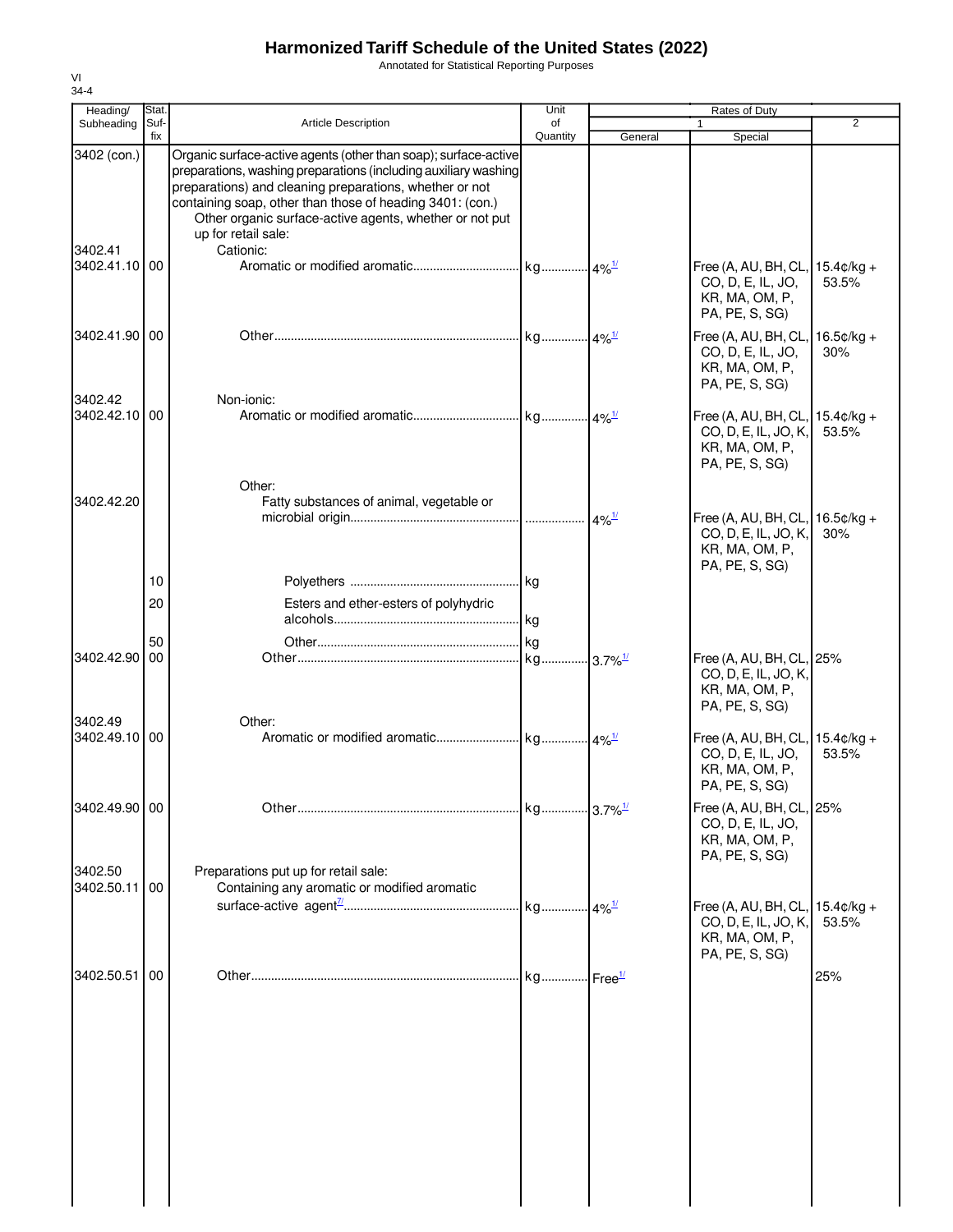Annotated for Statistical Reporting Purposes

| Heading/                                | Stat. |                                                                                                                                                                                                                                                                                                                                                                                                                                                                                                                                                                   | Unit                      |                       | Rates of Duty                                                                                       |       |
|-----------------------------------------|-------|-------------------------------------------------------------------------------------------------------------------------------------------------------------------------------------------------------------------------------------------------------------------------------------------------------------------------------------------------------------------------------------------------------------------------------------------------------------------------------------------------------------------------------------------------------------------|---------------------------|-----------------------|-----------------------------------------------------------------------------------------------------|-------|
| Subheading                              | Suf-  | <b>Article Description</b>                                                                                                                                                                                                                                                                                                                                                                                                                                                                                                                                        | of                        |                       |                                                                                                     | 2     |
|                                         | fix   |                                                                                                                                                                                                                                                                                                                                                                                                                                                                                                                                                                   | Quantity                  | General               | Special                                                                                             |       |
| 3402 (con.)<br>3402.90<br>3402.90.10 00 |       | Organic surface-active agents (other than soap); surface-active<br>preparations, washing preparations (including auxiliary washing<br>preparations) and cleaning preparations, whether or not<br>containing soap, other than those of heading 3401: (con.)<br>Other:                                                                                                                                                                                                                                                                                              |                           |                       | Free (A, AU, BH, CL, 15.4¢/kg +<br>CO, D, E, IL, JO,<br>KR, MA, OM, P,<br>PA, PE, S, SG)            | 53.5% |
| 3402.90.30 00                           |       | Other:<br>Containing any aromatic or modified aromatic                                                                                                                                                                                                                                                                                                                                                                                                                                                                                                            |                           |                       | Free (A, AU, BH, CL, 15.4¢/kg +<br>CO, D, E, IL, JO,<br>KR, MA, OM, P,                              | 44.5% |
| 3402.90.50                              |       |                                                                                                                                                                                                                                                                                                                                                                                                                                                                                                                                                                   |                           |                       | PA, PE, S, SG)<br>Free (A, AU, BH, CL, 25%<br>CO, D, E, IL, JO,<br>KR, L, MA, OM, P,                |       |
|                                         | 10    |                                                                                                                                                                                                                                                                                                                                                                                                                                                                                                                                                                   |                           |                       | PA, PE, S, SG)                                                                                      |       |
|                                         | 30    |                                                                                                                                                                                                                                                                                                                                                                                                                                                                                                                                                                   |                           |                       |                                                                                                     |       |
|                                         |       |                                                                                                                                                                                                                                                                                                                                                                                                                                                                                                                                                                   |                           |                       |                                                                                                     |       |
| 3403                                    | 50    | Lubricating preparations (including cutting-oil preparations,<br>bolt or nut release preparations, antirust or anticorrosion<br>preparations and mold release preparations, based on<br>lubricants) and preparations of a kind used for the oil or grease<br>treatment of textile materials, leather, furskins or other<br>materials, but excluding preparations containing, as basic<br>constituents, 70 percent or more by weight of petroleum oils<br>or oils obtained from bituminous minerals:<br>Containing petroleum oils or oils obtained from bituminous |                           |                       |                                                                                                     |       |
|                                         |       | minerals:                                                                                                                                                                                                                                                                                                                                                                                                                                                                                                                                                         |                           |                       |                                                                                                     |       |
| 3403.11<br>3403.11.20 00                |       | Preparations for the treatment of textile materials,<br>leather, furskins or other materials:<br>Preparations for the treatment of textile materials:<br>Containing 50 percent or more by weight of<br>petroleum oils or of oils obtained from                                                                                                                                                                                                                                                                                                                    | liters 0.2% <sup>1/</sup> |                       | Free (A+, AU, BH,<br>CL, CO, D, E, IL,<br>JO, KR, MA, OM,<br>P, PA, PE, S, SG)                      | 0.4%  |
| 3403.11.40 00                           |       |                                                                                                                                                                                                                                                                                                                                                                                                                                                                                                                                                                   | kg 6.1% <sup>1/</sup>     |                       | Free (A, AU, BH, CL, 15.4¢/kg +<br>CO, D, E, IL, JO,<br>KR, MA, OM, P,                              | 49.5% |
| 3403.11.50 00                           |       |                                                                                                                                                                                                                                                                                                                                                                                                                                                                                                                                                                   | ka                        | $1.4\%$ <sup>1/</sup> | PA, PE, S, SG)<br>Free (A, AU, BH, CL, 25%<br>CO, D, E, IL, JO,<br>KR, MA, OM, P,<br>PA, PE, S, SG) |       |
|                                         |       |                                                                                                                                                                                                                                                                                                                                                                                                                                                                                                                                                                   |                           |                       |                                                                                                     |       |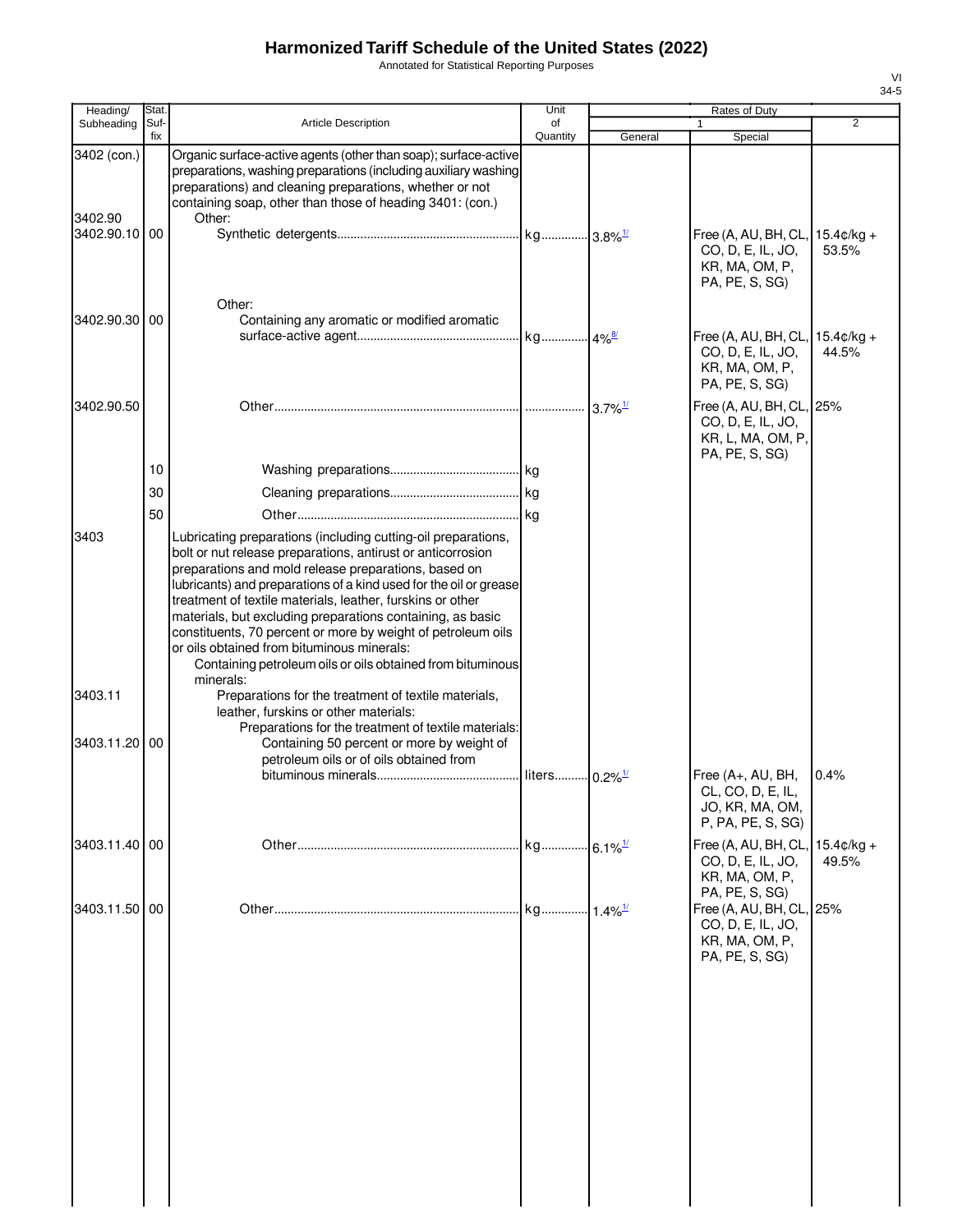Annotated for Statistical Reporting Purposes

| Heading/                             | Stat.       |                                                                                                                                                                                                                                                                                                                                                                                                                                                                                                                                                                                                                                                                                                            | Unit                      |         | Rates of Duty                                                                                  |       |
|--------------------------------------|-------------|------------------------------------------------------------------------------------------------------------------------------------------------------------------------------------------------------------------------------------------------------------------------------------------------------------------------------------------------------------------------------------------------------------------------------------------------------------------------------------------------------------------------------------------------------------------------------------------------------------------------------------------------------------------------------------------------------------|---------------------------|---------|------------------------------------------------------------------------------------------------|-------|
| Subheading                           | Suf-<br>fix | <b>Article Description</b>                                                                                                                                                                                                                                                                                                                                                                                                                                                                                                                                                                                                                                                                                 | of<br>Quantity            | General | 1<br>Special                                                                                   | 2     |
| 3403 (con.)<br>3403.19<br>3403.19.10 | 00          | Lubricating preparations (including cutting-oil preparations,<br>bolt or nut release preparations, antirust or anticorrosion<br>preparations and mold release preparations, based on<br>lubricants) and preparations of a kind used for the oil or grease<br>treatment of textile materials, leather, furskins or other<br>materials, but excluding preparations containing, as basic<br>constituents, 70 percent or more by weight of petroleum oils<br>or oils obtained from bituminous minerals: (con.)<br>Containing petroleum oils or oils obtained from bituminous<br>minerals: (con.)<br>Other:<br>Containing 50 percent or more by weight of<br>petroleum oils or of oils obtained from bituminous | liters 0.2% <sup>9/</sup> |         | Free (A+, AU, BH,<br>CL, CO, D, E, IL,<br>JO, JP, KR, MA,<br>OM, P, PA, PE, S,<br>SG)          | 0.4%  |
| 3403.19.50 00                        |             |                                                                                                                                                                                                                                                                                                                                                                                                                                                                                                                                                                                                                                                                                                            | kg 5.8% <sup>9/</sup>     |         | Free (A, AU, BH, CL, 20%                                                                       |       |
| 3403.91                              |             | Other:<br>Preparations for the treatment of textile materials,<br>leather, furskins or other materials:                                                                                                                                                                                                                                                                                                                                                                                                                                                                                                                                                                                                    |                           |         | CO, D, E, IL, JO,<br>KR, MA, OM, P,<br>PA, PE, S, SG)<br>$2.9\%$ (JP)                          |       |
| 3403.91.10 00                        |             | Preparations for the treatment of textile                                                                                                                                                                                                                                                                                                                                                                                                                                                                                                                                                                                                                                                                  |                           |         |                                                                                                |       |
|                                      |             |                                                                                                                                                                                                                                                                                                                                                                                                                                                                                                                                                                                                                                                                                                            |                           |         | Free (A, AU, BH, CL, 25%<br>CO, D, E, IL, JO,<br>KR, MA, OM, P,<br>PA, PE, S, SG)<br>3% (JP)   |       |
| 3403.91.50 00                        |             |                                                                                                                                                                                                                                                                                                                                                                                                                                                                                                                                                                                                                                                                                                            |                           |         | Free (A+, AU, BH,<br>CL, CO, D, E, IL,<br>JO, KR, MA, OM,<br>P, PA, PE, S, SG)<br>3.25% (JP)   | 30%   |
| 3403.99.00                           | 00          |                                                                                                                                                                                                                                                                                                                                                                                                                                                                                                                                                                                                                                                                                                            |                           |         | Free (A+, AU, BH,<br>CL, CO, D, E, IL,<br>JO, KR, MA, OM,<br>P, PA, PE, S, SG)<br>$3.25%$ (JP) | 30%   |
| 3404<br>3404.20.00 00                |             | Artificial waxes and prepared waxes:                                                                                                                                                                                                                                                                                                                                                                                                                                                                                                                                                                                                                                                                       |                           |         |                                                                                                | 54.5% |
| 3404.90<br>3404.90.10                | 00          | Other:                                                                                                                                                                                                                                                                                                                                                                                                                                                                                                                                                                                                                                                                                                     |                           |         |                                                                                                | 30%   |
| 3404.90.51                           |             |                                                                                                                                                                                                                                                                                                                                                                                                                                                                                                                                                                                                                                                                                                            |                           |         |                                                                                                | Free  |
|                                      | 10          |                                                                                                                                                                                                                                                                                                                                                                                                                                                                                                                                                                                                                                                                                                            |                           |         |                                                                                                |       |
|                                      | 50          |                                                                                                                                                                                                                                                                                                                                                                                                                                                                                                                                                                                                                                                                                                            |                           |         |                                                                                                |       |
|                                      |             |                                                                                                                                                                                                                                                                                                                                                                                                                                                                                                                                                                                                                                                                                                            |                           |         |                                                                                                |       |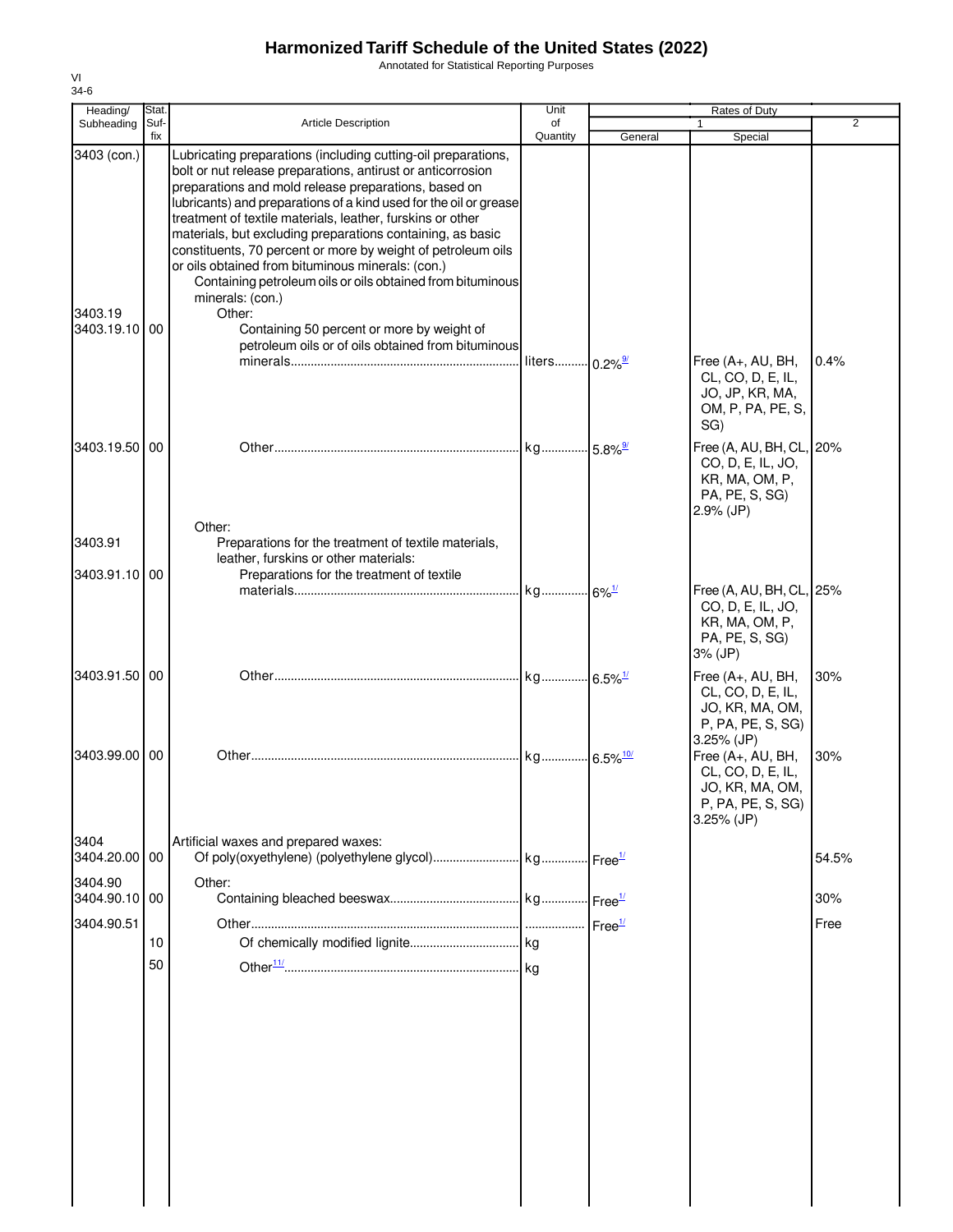Annotated for Statistical Reporting Purposes

| Heading/      | Stat.       |                                                                                                                                                                                                                                                                                                                                                                         | Unit           |         | Rates of Duty           |                 |
|---------------|-------------|-------------------------------------------------------------------------------------------------------------------------------------------------------------------------------------------------------------------------------------------------------------------------------------------------------------------------------------------------------------------------|----------------|---------|-------------------------|-----------------|
| Subheading    | Suf-<br>fix | <b>Article Description</b>                                                                                                                                                                                                                                                                                                                                              | of<br>Quantity | General | $\mathbf{1}$<br>Special | 2               |
| 3405          |             | Polishes and creams, for footwear, furniture, floors, coachwork,<br>glass or metal, scouring pastes and powders and similar<br>preparations (whether or not in the form of paper, wadding,<br>felt, nonwovens, cellular plastics or cellular rubber,<br>impregnated, coated or covered with such preparations),<br>excluding waxes of heading 3404:                     |                |         |                         |                 |
| 3405.10.00 00 |             | Polishes, creams and similar preparations for footwear or                                                                                                                                                                                                                                                                                                               |                |         |                         | 25%             |
| 3405.20.00 00 |             | Polishes, creams and similar preparations for the<br>maintenance of wooden furniture, floors or other                                                                                                                                                                                                                                                                   |                |         |                         | 25%             |
| 3405.30.00 00 |             | Polishes and similar preparations for coachwork, other                                                                                                                                                                                                                                                                                                                  |                |         |                         | 25%             |
| 3405.40.00 00 |             | Scouring pastes and powders and other scouring                                                                                                                                                                                                                                                                                                                          |                |         |                         | $4.4¢/kg + 15%$ |
| 3405.90.00 00 |             |                                                                                                                                                                                                                                                                                                                                                                         |                |         |                         | 25%             |
|               |             |                                                                                                                                                                                                                                                                                                                                                                         |                |         |                         | 27.5%           |
| 3407          |             | Modeling pastes, including those put up for children's<br>amusement; preparations known as "dental wax" or as "dental<br>impression compounds", put up in sets, in packings for retail<br>sale or in plates, horseshoe shapes, sticks or similar forms;<br>other preparations for use in dentistry, with a basis of plaster<br>(of calcined gypsum or calcium sulfate): |                |         |                         |                 |
| 3407.00.20 00 |             | Modeling pastes, including those put up for children's                                                                                                                                                                                                                                                                                                                  |                |         |                         | 40%             |
| 3407.00.40 00 |             |                                                                                                                                                                                                                                                                                                                                                                         |                |         |                         | 40%             |
|               |             |                                                                                                                                                                                                                                                                                                                                                                         |                |         |                         |                 |